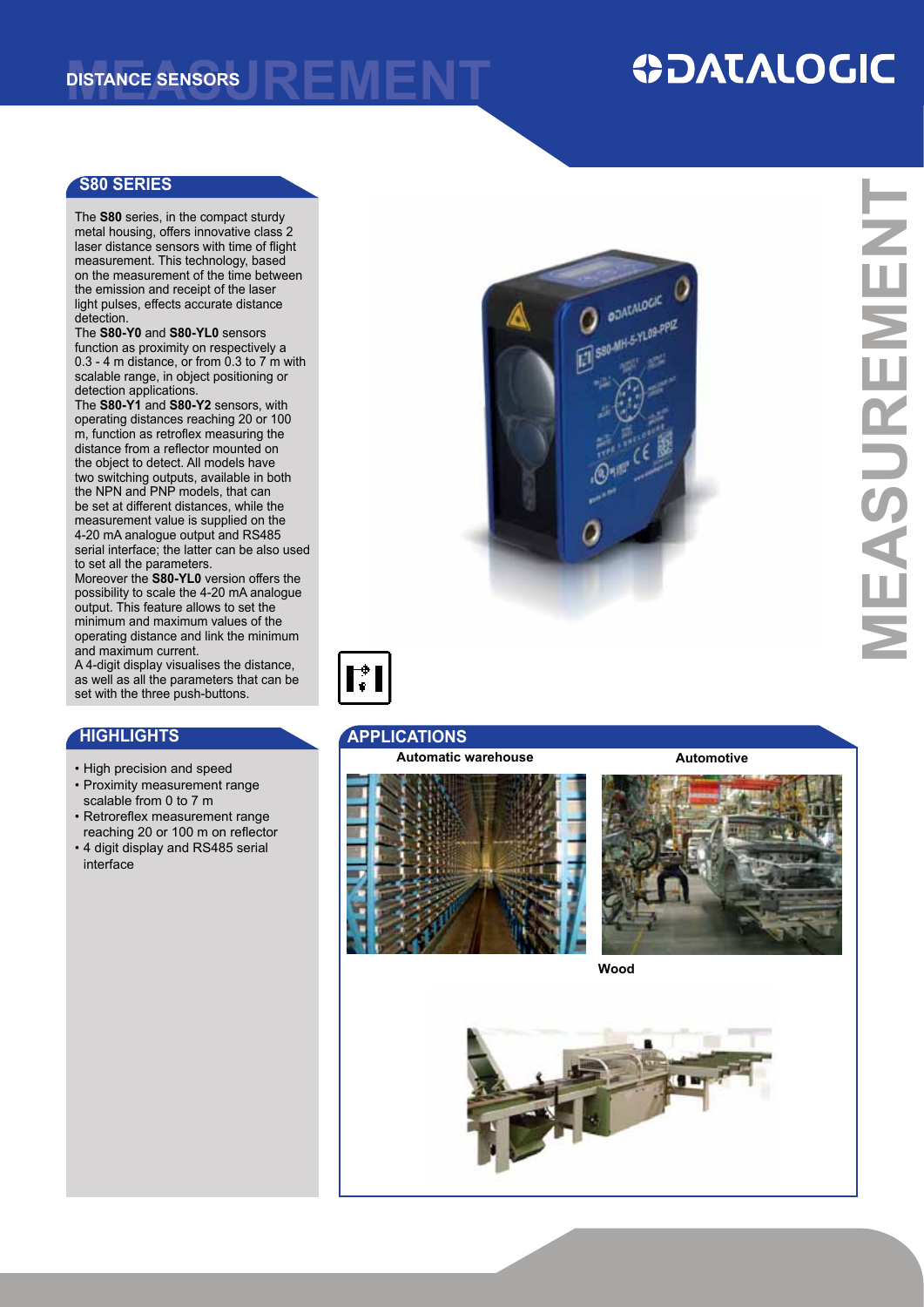### **DIMeNSIONS**

The laser distance sensors with time of flight measurement are suitable for long distance measurements offering constant performances on the entire range.

The linearity indicates the maximum deviation of the analogue output respect to the ideal value and is expressed in percentage of full range. whereas the temperature drift indicates the maximum deviation in relation to the sensor temperature variation and is expressed in mm/°c. Lastly, the repeatibility represents the variation interval of the measurement made different times on the target at the same distance. The product is not suitable to be used for OUTDOOR application.





### **INDICATORS AND SeTTINGS**

| $\overline{\mathbf{A}}$ | C <br>G<br>$\mathbf{D}$ |          |   |  |  |  |
|-------------------------|-------------------------|----------|---|--|--|--|
|                         | 23                      | SET<br>E | s |  |  |  |

### **A** Output 'OR' function LED

- **B** Output status LED
- **C** Response time LED
- 4-digit display **D**
- **E** SET push-button
- +/- selection push-buttons **F**
	-
- **G** Alarm LED
- **H** M12 connector output orientable on two positions

for **dedicated accessories** refer to the **ACCeSSORIeS** section of this catalogue.

refer also to **Connectors** and **Fixing Brackets** and **Supports** of the **General Catalogue.** 

### **ACCeSSORIeS CONNeCTIONS**





NOTE: the wire colours refer to the cables manufactured according to the European standard

versions and options: refer to **MODeL SeLeCTION TABLe**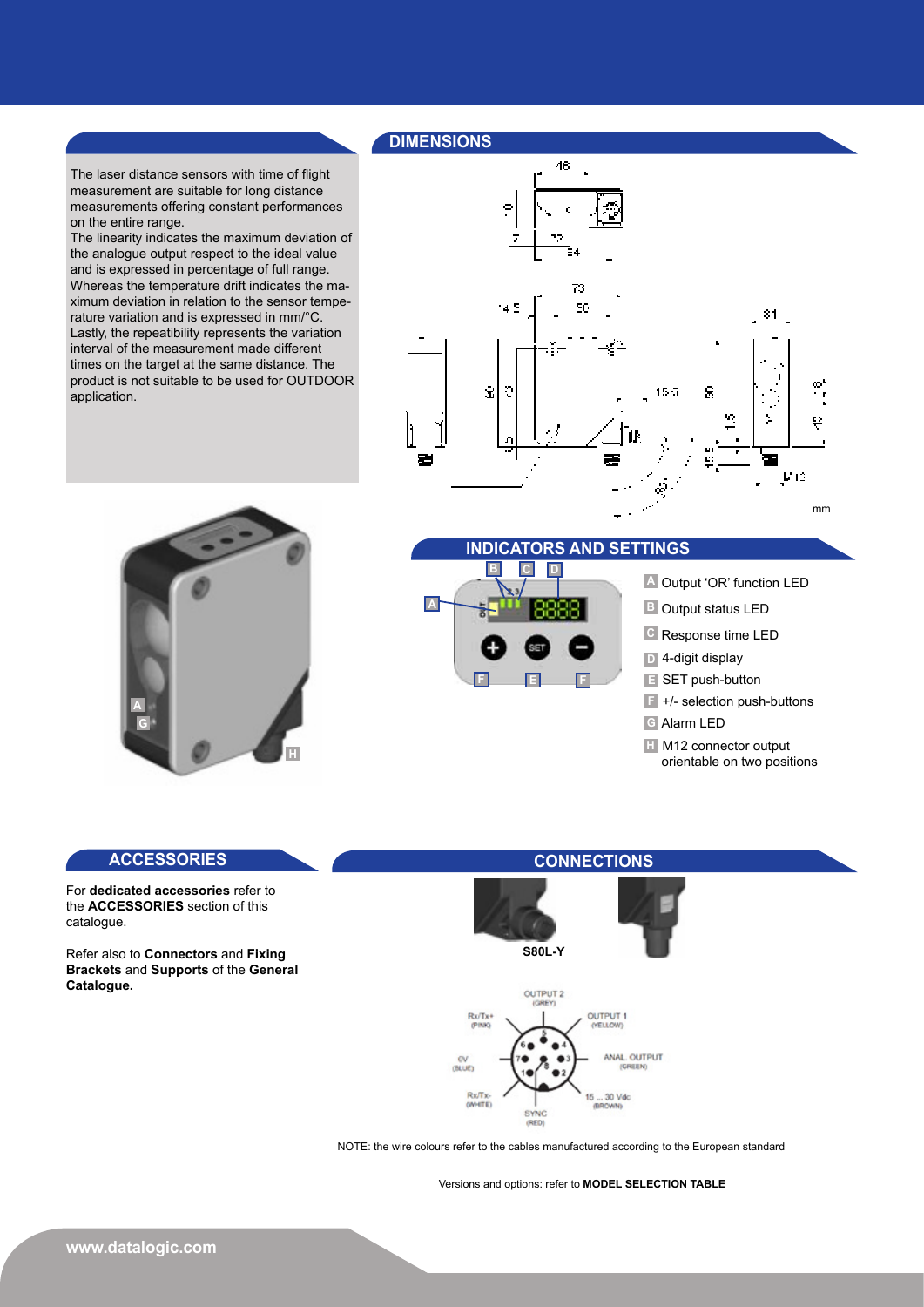

| <b>TECHNICAL DATA</b>                        |                                                         |  |  |  |
|----------------------------------------------|---------------------------------------------------------|--|--|--|
| Direct measurement range <sup>1</sup> :      | 0.3 - 4 m (Y0), 0.3 - 7 m scalable (YL0)                |  |  |  |
| Retroreflex measurement range <sup>2</sup> : | $0.3 - 20.3$ m (Y1), $0.3 - 100.3$ m (Y2)               |  |  |  |
| Linearity:                                   | 0.3% (Y0/YL0), 0.75% (Y1), 0.3% (Y2)                    |  |  |  |
| Temperature drift:                           | ±0.6 mm/°C (Y0/YL0), <2mm/°C (Y1/Y2)                    |  |  |  |
| Warm Up:                                     | 20 min for all models                                   |  |  |  |
| Repeatability <sup>3</sup> :                 | <5 mm (Y0 FAST)                                         |  |  |  |
|                                              | 7 mm @ 7 m (YL0), 10 mm @ 20 m (Y1), 10 mm @ 100 m (Y2) |  |  |  |
| Switching output hysteresis <sup>3</sup> :   | 5 mm (Y0/YL0), 25 mm (Y1), 40 mm (Y2)                   |  |  |  |
| Power supply:                                | 15  30 Vdc (limit values)                               |  |  |  |
| Ripple:                                      | 2 Vpp max.                                              |  |  |  |
| <b>Consumption:</b>                          | 110 mA max. @ 24 Vdc                                    |  |  |  |
| Light emission:                              | red Laser 658 nm, class 2                               |  |  |  |
| Setting:                                     | SET push-button                                         |  |  |  |
|                                              | +/- push-button                                         |  |  |  |
| Indicators (on command panel):               | 4-digit display                                         |  |  |  |
|                                              | yellow OUTPUT LED                                       |  |  |  |
|                                              | green OUTPUT STATUS LED                                 |  |  |  |
|                                              | green FAST mode LED                                     |  |  |  |
| Indicators (on front):                       | yellow OUTPUT LED                                       |  |  |  |
|                                              | red ALARM LED                                           |  |  |  |
| Output type:                                 | 2 PNP NO or 2 NPN NO                                    |  |  |  |
|                                              | 4  20 mA analogue                                       |  |  |  |
| Output current:                              | $\leq 100$ mA                                           |  |  |  |
| Saturation voltage:                          | $\leq 2$ V                                              |  |  |  |
| Response time:                               | 5 ms (NORMAL) / 1 ms (FAST)                             |  |  |  |
|                                              | 6 ms (YL0)                                              |  |  |  |
| Switching frequency:                         | 100 Hz (NORMAL) / 500 Hz (FAST)                         |  |  |  |
|                                              | 85 Hz (YL0)                                             |  |  |  |
| <b>Timing function:</b>                      | selectable between 5, 10, 20, 30 e 40 ms                |  |  |  |
| <b>Auxiliary functions:</b>                  | synchronism (SYNC)                                      |  |  |  |
|                                              | keylock <sup>4</sup>                                    |  |  |  |
|                                              | RS485 serial interface                                  |  |  |  |
| Connection:                                  | M12 8-pole connector <sup>5</sup>                       |  |  |  |
| <b>Electrical protection:</b>                | class 2                                                 |  |  |  |
| <b>Mechanical protection:</b>                | IP67                                                    |  |  |  |
| <b>Protection devices:</b>                   | A, B <sup>6</sup>                                       |  |  |  |
| <b>Housing material:</b>                     | aluminium                                               |  |  |  |
| Lens material:                               | glass                                                   |  |  |  |
| Weight:                                      | 330 g max.                                              |  |  |  |
| <b>Operating temperature:</b>                | $-10$ $+50^{\circ}$ C                                   |  |  |  |
| Storage temperature:                         | $-25+70^{\circ}C$                                       |  |  |  |
| Reference standard:                          | EN 60947-5-2, EN 60825-1                                |  |  |  |

### **TeCHNICAL NOTeS**

- <sup>1</sup>On target 90% white to 18% grey <sup>2</sup>On reflector R80 <sup>3</sup>In Normal mode with 5 ms response time <sup>4</sup>Active with SYNC wire connected to + Vdc for at least 1 s at powering <sup>5</sup>connector can be blocked in two positions
- <sup>6</sup>A reverse polarity protection b - overload and short-circuit protection



## **DeTeCTION DIAGRAMS**